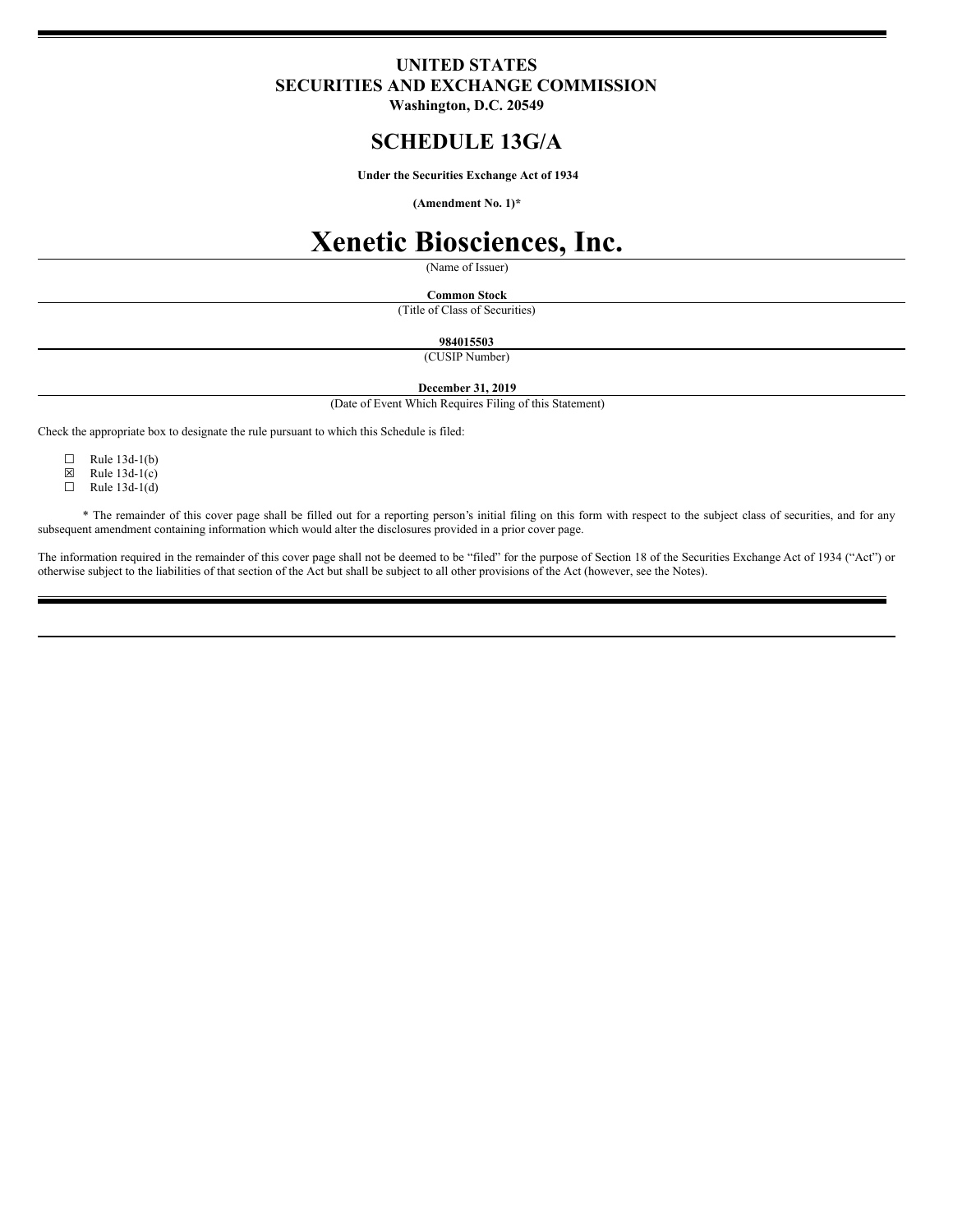| <b>CUSIP No.</b>                       |                                                                              | 984015503                                                                            |                                             |   |  |  |  |
|----------------------------------------|------------------------------------------------------------------------------|--------------------------------------------------------------------------------------|---------------------------------------------|---|--|--|--|
| $\mathbf{1}$                           | NAME OF REPORTING PERSONS<br>Altium Capital Management, LP                   |                                                                                      |                                             |   |  |  |  |
|                                        |                                                                              | <b>I.R.S. IDENTIFICATION NO. OF ABOVE PERSONS</b><br>(ENTITIES ONLY) EIN: 82-2066653 |                                             |   |  |  |  |
| $\mathbf{2}$                           | CHECK THE APPROPRIATE BOX IF A MEMBER OF A GROUP<br>(a)<br>$(b) \boxtimes$   |                                                                                      |                                             |   |  |  |  |
| 3                                      |                                                                              | <b>SEC USE ONLY</b>                                                                  |                                             |   |  |  |  |
| $\boldsymbol{4}$                       | CITIZENSHIP OR PLACE OF ORGANIZATION<br>Delaware, United States of America   |                                                                                      |                                             |   |  |  |  |
| <b>NUMBER OF</b><br><b>SHARES</b>      |                                                                              | 5                                                                                    | <b>SOLE VOTING</b><br>$\Omega$              |   |  |  |  |
| <b>BENEFICIALLY</b><br><b>OWNED BY</b> |                                                                              | 6                                                                                    | <b>SHARED VOTING POWER</b><br>$\Omega$      |   |  |  |  |
| <b>EACH</b><br><b>REPORTING</b>        |                                                                              | 7                                                                                    | <b>SOLE DISPOSITIVE POWER</b><br>$\Omega$   |   |  |  |  |
| <b>PERSON</b><br>WITH:                 |                                                                              | 8                                                                                    | <b>SHARED DISPOSITIVE POWER</b><br>$\Omega$ |   |  |  |  |
| 9                                      | AGGREGATE AMOUNT BENEFICIALLY OWNED BY EACH REPORTING PERSON<br>$\mathbf{0}$ |                                                                                      |                                             |   |  |  |  |
| 10                                     | CHECK BOX IF THE AGGREGATE AMOUNT IN ROW 9 EXCLUDES CERTAIN SHARES           |                                                                                      |                                             | П |  |  |  |
| 11                                     | PERCENT OF CLASS REPRESENTED BY AMOUNT IN ROW 9<br>$0\%$ (See Item 4)        |                                                                                      |                                             |   |  |  |  |
| 12                                     | TYPE OF REPORTING PERSON<br>IA                                               |                                                                                      |                                             |   |  |  |  |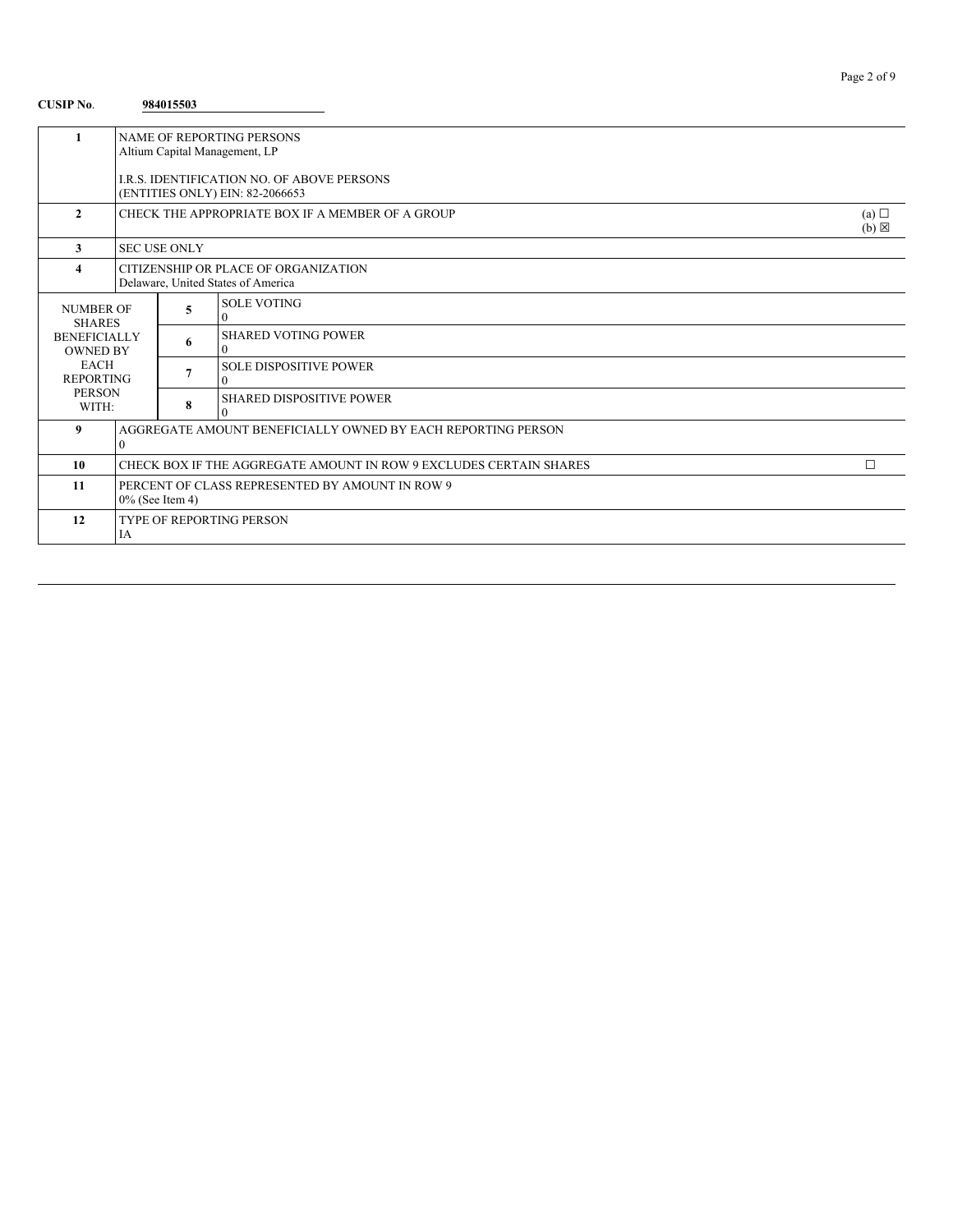## **CUSIP No**. **984015503**

| 1                                      | <b>NAME OF REPORTING PERSONS</b><br>Altium Growth Fund, LP                           |                                                                            |                                                  |                        |  |  |
|----------------------------------------|--------------------------------------------------------------------------------------|----------------------------------------------------------------------------|--------------------------------------------------|------------------------|--|--|
|                                        | <b>I.R.S. IDENTIFICATION NO. OF ABOVE PERSONS</b><br>(ENTITIES ONLY) EIN: 82-2105101 |                                                                            |                                                  |                        |  |  |
| $\overline{2}$                         |                                                                                      |                                                                            | CHECK THE APPROPRIATE BOX IF A MEMBER OF A GROUP | (a)<br>$(b) \boxtimes$ |  |  |
| 3                                      |                                                                                      | <b>SEC USE ONLY</b>                                                        |                                                  |                        |  |  |
| 4                                      |                                                                                      | CITIZENSHIP OR PLACE OF ORGANIZATION<br>Delaware, United States of America |                                                  |                        |  |  |
| <b>NUMBER OF</b><br><b>SHARES</b>      |                                                                                      | 5                                                                          | <b>SOLE VOTING</b><br>$\theta$                   |                        |  |  |
| <b>BENEFICIALLY</b><br><b>OWNED BY</b> |                                                                                      | 6                                                                          | <b>SHARED VOTING POWER</b><br>$\Omega$           |                        |  |  |
| <b>EACH</b><br><b>REPORTING</b>        |                                                                                      | 7                                                                          | <b>SOLE DISPOSITIVE POWER</b><br>$\Omega$        |                        |  |  |
| <b>PERSON</b><br>WITH:                 |                                                                                      | 8                                                                          | <b>SHARED DISPOSITIVE POWER</b><br>$\Omega$      |                        |  |  |
| 9                                      | AGGREGATE AMOUNT BENEFICIALLY OWNED BY EACH REPORTING PERSON<br>$\Omega$             |                                                                            |                                                  |                        |  |  |
| 10                                     | $\Box$<br>CHECK BOX IF THE AGGREGATE AMOUNT IN ROW 9 EXCLUDES CERTAIN SHARES         |                                                                            |                                                  |                        |  |  |
| 11                                     | PERCENT OF CLASS REPRESENTED BY AMOUNT IN ROW 9<br>$0\%$ (See Item 4)                |                                                                            |                                                  |                        |  |  |
| 12                                     | TYPE OF REPORTING PERSON<br><b>PN</b>                                                |                                                                            |                                                  |                        |  |  |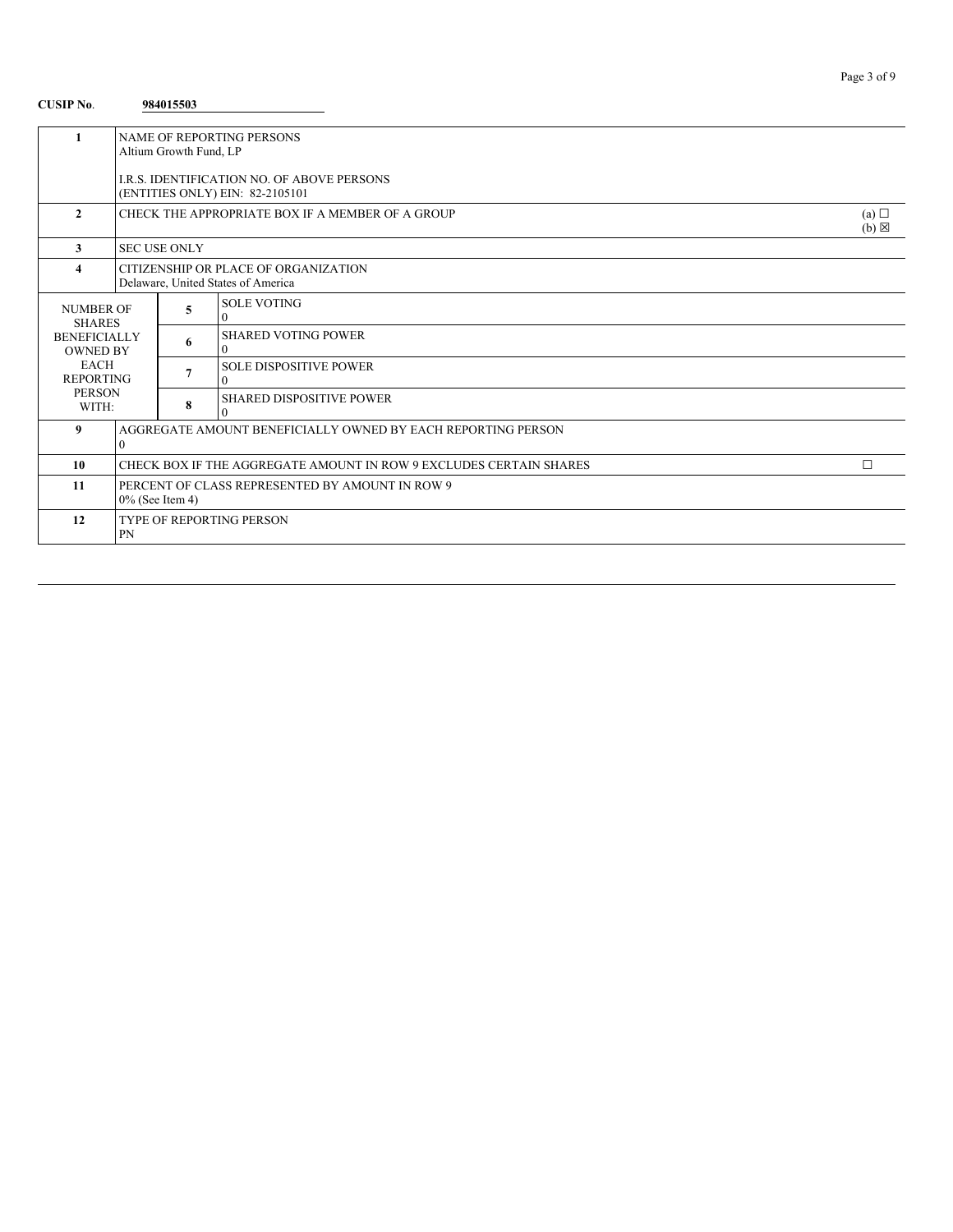## **CUSIP No**. **984015503**

|                                        | <b>NAME OF REPORTING PERSONS</b>                                           |                       |                                             |  |  |  |
|----------------------------------------|----------------------------------------------------------------------------|-----------------------|---------------------------------------------|--|--|--|
|                                        |                                                                            | Altium Growth GP, LLC |                                             |  |  |  |
|                                        | LR.S. IDENTIFICATION NO. OF ABOVE PERSONS                                  |                       |                                             |  |  |  |
|                                        |                                                                            |                       | (ENTITIES ONLY) EIN: 82-2086430             |  |  |  |
| $\mathbf{2}$                           | CHECK THE APPROPRIATE BOX IF A MEMBER OF A GROUP<br>(a)<br>$(b) \boxtimes$ |                       |                                             |  |  |  |
| 3                                      |                                                                            | <b>SEC USE ONLY</b>   |                                             |  |  |  |
| 4                                      |                                                                            |                       | CITIZENSHIP OR PLACE OF ORGANIZATION        |  |  |  |
|                                        |                                                                            |                       | Delaware, United States of America          |  |  |  |
| NUMBER OF<br><b>SHARES</b>             |                                                                            | 5                     | <b>SOLE VOTING</b><br>$\Omega$              |  |  |  |
| <b>BENEFICIALLY</b><br><b>OWNED BY</b> |                                                                            | 6                     | <b>SHARED VOTING POWER</b><br>$\Omega$      |  |  |  |
| <b>EACH</b><br><b>REPORTING</b>        |                                                                            | 7                     | <b>SOLE DISPOSITIVE POWER</b><br>0          |  |  |  |
| <b>PERSON</b><br>WITH:                 |                                                                            | 8                     | <b>SHARED DISPOSITIVE POWER</b><br>$\Omega$ |  |  |  |
| 9                                      | AGGREGATE AMOUNT BENEFICIALLY OWNED BY EACH REPORTING PERSON<br>$\Omega$   |                       |                                             |  |  |  |
| 10                                     | Π<br>CHECK BOX IF THE AGGREGATE AMOUNT IN ROW 9 EXCLUDES CERTAIN SHARES    |                       |                                             |  |  |  |
| 11                                     | PERCENT OF CLASS REPRESENTED BY AMOUNT IN ROW 9<br>$0\%$ (See Item 4)      |                       |                                             |  |  |  |
| 12                                     | <b>TYPE OF REPORTING PERSON</b><br>PN                                      |                       |                                             |  |  |  |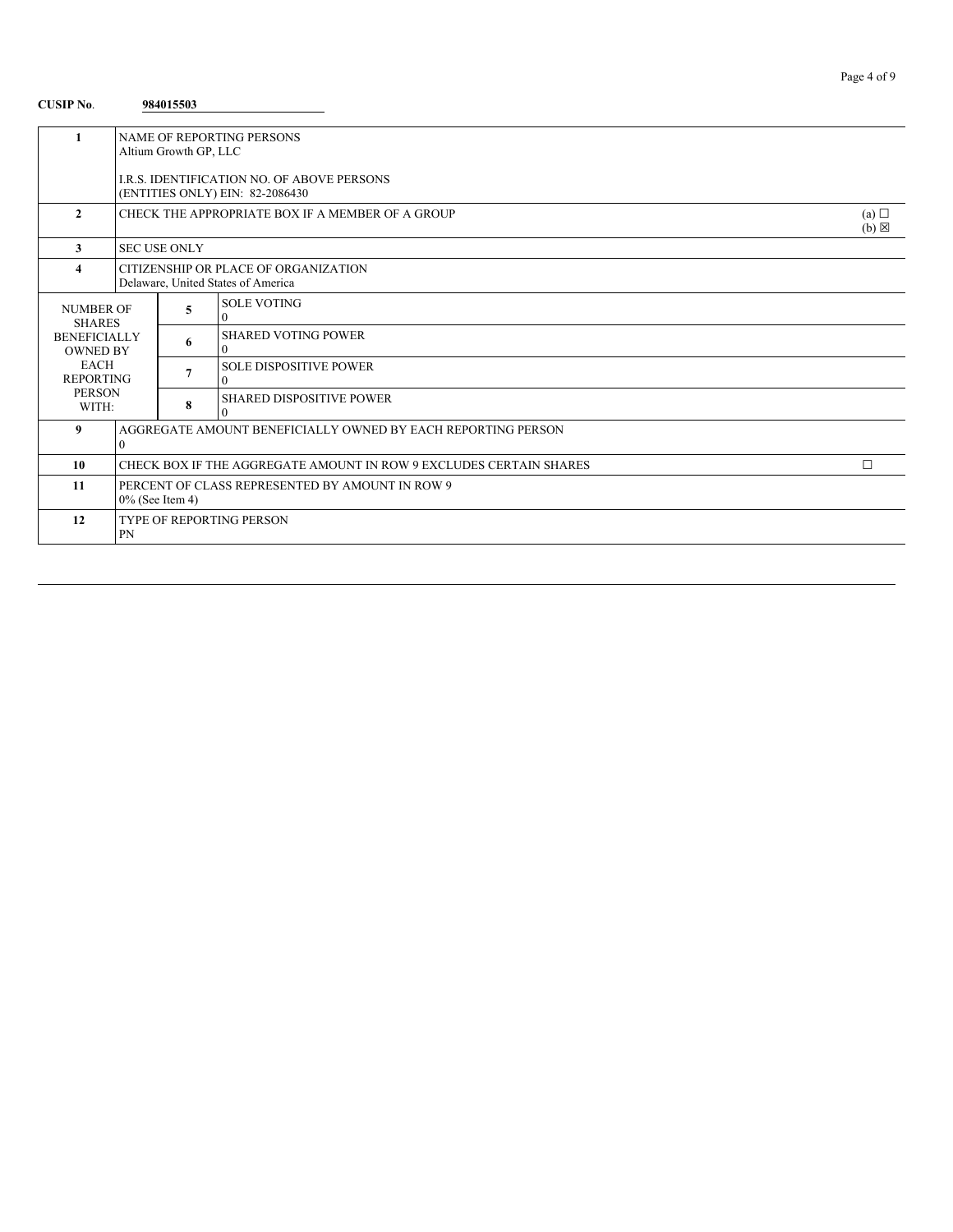| Page 5 |  | Ω<br>Ωt |  |
|--------|--|---------|--|
|--------|--|---------|--|

| <b>CUSIP No.</b> |                                                         |                                                                                                                                                                                          | 984015503                                                                                              |                                                                                                                                               |  |  |  |
|------------------|---------------------------------------------------------|------------------------------------------------------------------------------------------------------------------------------------------------------------------------------------------|--------------------------------------------------------------------------------------------------------|-----------------------------------------------------------------------------------------------------------------------------------------------|--|--|--|
| Item $1(a)$ .    |                                                         |                                                                                                                                                                                          | Name of Issuer:                                                                                        | Xenetic Biosciences, Inc. (the "Issuer")                                                                                                      |  |  |  |
| Item $1(b)$ .    | <b>Address of Issuer's Principal Executive Offices:</b> |                                                                                                                                                                                          |                                                                                                        | 40 Speen Street, Suite 102<br>Framingham, MA 01701                                                                                            |  |  |  |
| Item $2(a)$ .    |                                                         |                                                                                                                                                                                          | <b>Name of Person Filing:</b>                                                                          | This statement is jointly filed by and on behalf of each of Altium Growth Fund, LP, Altium Capital Management, LP, and Altium Growth GP, LLC. |  |  |  |
| Item $2(b)$ .    |                                                         | Address of Principal Business Office or, if None, Residence:<br>The address of the principal business office of each of the reporting persons is 551 Fifth Ave, FL 19 New York, NY 10176 |                                                                                                        |                                                                                                                                               |  |  |  |
| Item $2(c)$ .    | Citizenship:<br>See Item 4 on the cover page(s) hereto. |                                                                                                                                                                                          |                                                                                                        |                                                                                                                                               |  |  |  |
| Item $2(d)$ .    | <b>Title of Class of Securities:</b><br>Common Stock    |                                                                                                                                                                                          |                                                                                                        |                                                                                                                                               |  |  |  |
| Item $2(e)$ .    |                                                         | <b>CUSIP Number: 984015503</b>                                                                                                                                                           |                                                                                                        |                                                                                                                                               |  |  |  |
| Item 3.          |                                                         | If This Statement is Filed Pursuant to §§240.13d-1(b), or 240.13d-2(b) or (c), Check Whether the Person Filing is a:                                                                     |                                                                                                        |                                                                                                                                               |  |  |  |
|                  | (a)                                                     | $\Box$                                                                                                                                                                                   | Broker or dealer registered under Section 15 of the Act (15 U.S.C. 780).                               |                                                                                                                                               |  |  |  |
|                  | (b)                                                     | $\Box$                                                                                                                                                                                   | Bank as defined in Section $3(a)(6)$ of the Act (15 U.S.C. 78c).                                       |                                                                                                                                               |  |  |  |
|                  | (c)                                                     | $\Box$                                                                                                                                                                                   | Insurance company as defined in Section $3(a)(19)$ of the Act (15 U.S.C. 78c).                         |                                                                                                                                               |  |  |  |
|                  | (d)                                                     | $\Box$                                                                                                                                                                                   | Investment company registered under Section 8 of the Investment Company Act of 1940 (15 U.S.C. 80a-8). |                                                                                                                                               |  |  |  |
|                  | (e)                                                     | $\Box$                                                                                                                                                                                   | An investment adviser in accordance with $\S 240.13d-1(b)(1)(ii)(E)$ ;                                 |                                                                                                                                               |  |  |  |
|                  | (f)                                                     | □                                                                                                                                                                                        | An employee benefit plan or endowment fund in accordance with $8240.13d-1(b)(1)(ii)(F)$ ;              |                                                                                                                                               |  |  |  |
|                  | (g)                                                     | ⊔                                                                                                                                                                                        | A parent holding company or control person in accordance with $\S 240.13d-1(b)(ii)(G)$ ;               |                                                                                                                                               |  |  |  |

(h)  $\Box$  A savings association as defined in Section 3(b) of the Federal Deposit Insurance Act (12 U.S.C. 1813);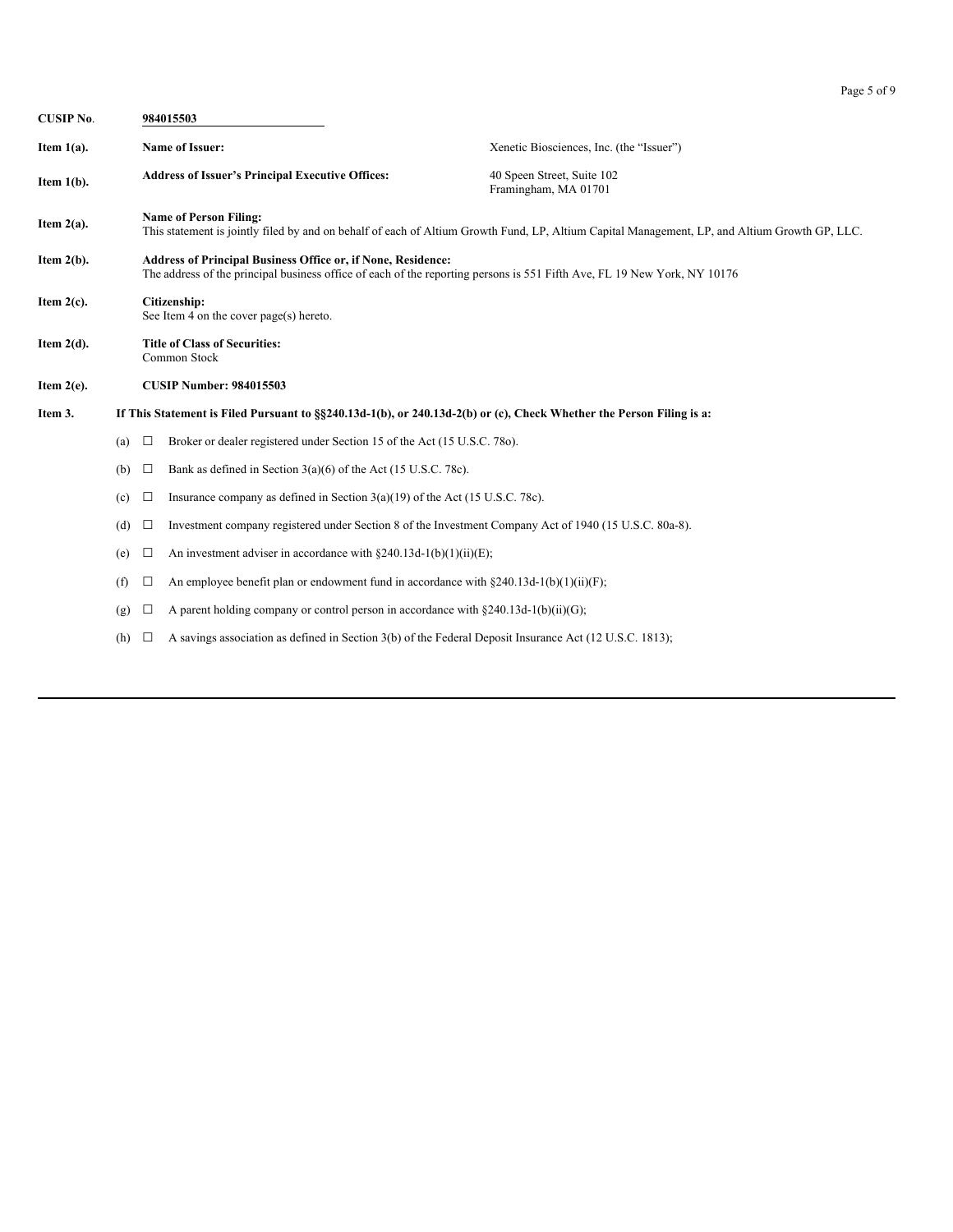| <b>CUSIP No.</b> | 984015503                                                                                                                                                                                                                                                                           |                |                                                                                                                                                              |
|------------------|-------------------------------------------------------------------------------------------------------------------------------------------------------------------------------------------------------------------------------------------------------------------------------------|----------------|--------------------------------------------------------------------------------------------------------------------------------------------------------------|
|                  | (i)                                                                                                                                                                                                                                                                                 | $\Box$         | A church plan that is excluded from the definition of an investment company under Section $3(c)(14)$ of the Investment Company Act (15 U.S.C. 80a-<br>3);    |
|                  | (i)                                                                                                                                                                                                                                                                                 | ⊔              | Group, in accordance with $\S 240.13d-1(b)(1)(ii)(J)$ .                                                                                                      |
| Item 4.          |                                                                                                                                                                                                                                                                                     | Ownership.     | As of the close of business on December 31, 2019, each of the Reporting Persons have no beneficial ownership of the Issuer's Common Stock.                   |
| Item 5.          | Ownership of Five Percent or Less of a Class.<br>If this statement is being filed to report the fact that as of the date hereof the reporting person has ceased to be the beneficial owner of more than five percent of<br>the class of securities, check the following $\boxtimes$ |                |                                                                                                                                                              |
| Item 6.          |                                                                                                                                                                                                                                                                                     |                | Ownership of More than Five Percent on Behalf of Another Person.<br>Not applicable                                                                           |
| Item 7.          |                                                                                                                                                                                                                                                                                     | Person.        | Identification and Classification of the Subsidiary Which Acquired the Security Being Reported on by the Parent Holding Company or Control<br>Not applicable |
| Item 8.          |                                                                                                                                                                                                                                                                                     |                | <b>Identification and Classification of Members of the Group.</b><br>Not applicable                                                                          |
| Item 9.          |                                                                                                                                                                                                                                                                                     |                | Notice of Dissolution of Group.<br>Not applicable                                                                                                            |
| Item 10.         |                                                                                                                                                                                                                                                                                     | Certification. |                                                                                                                                                              |

By signing below I certify that, to the best of my knowledge and belief, the securities referred to above were not acquired and are not held for the purpose of or with the effect of changing or influencing the control of the issuer of the securities and were not acquired and are not held in connection with or as a participant in any transaction having that purpose or effect, other than activities solely in connection with a nomination under § 240.14a-11.

After reasonable inquiry and to the best of my knowledge and belief, I certify that the information set forth in this statement is true, complete and correct.

# Dated: February 13, 2020

## **Altium Capital Management, LP**

By: /s/ Jacob Gottlieb<br>Name: Jacob Gottlieb Jacob Gottlieb Title: CEO

Page 6 of 9

## **Altium Growth Fund, LP**

By: Altium Growth GP, LLC Its: General Partner

Signature: /s/ Jacob Gottlieb Name: Jacob Gottlieb

Title: CEO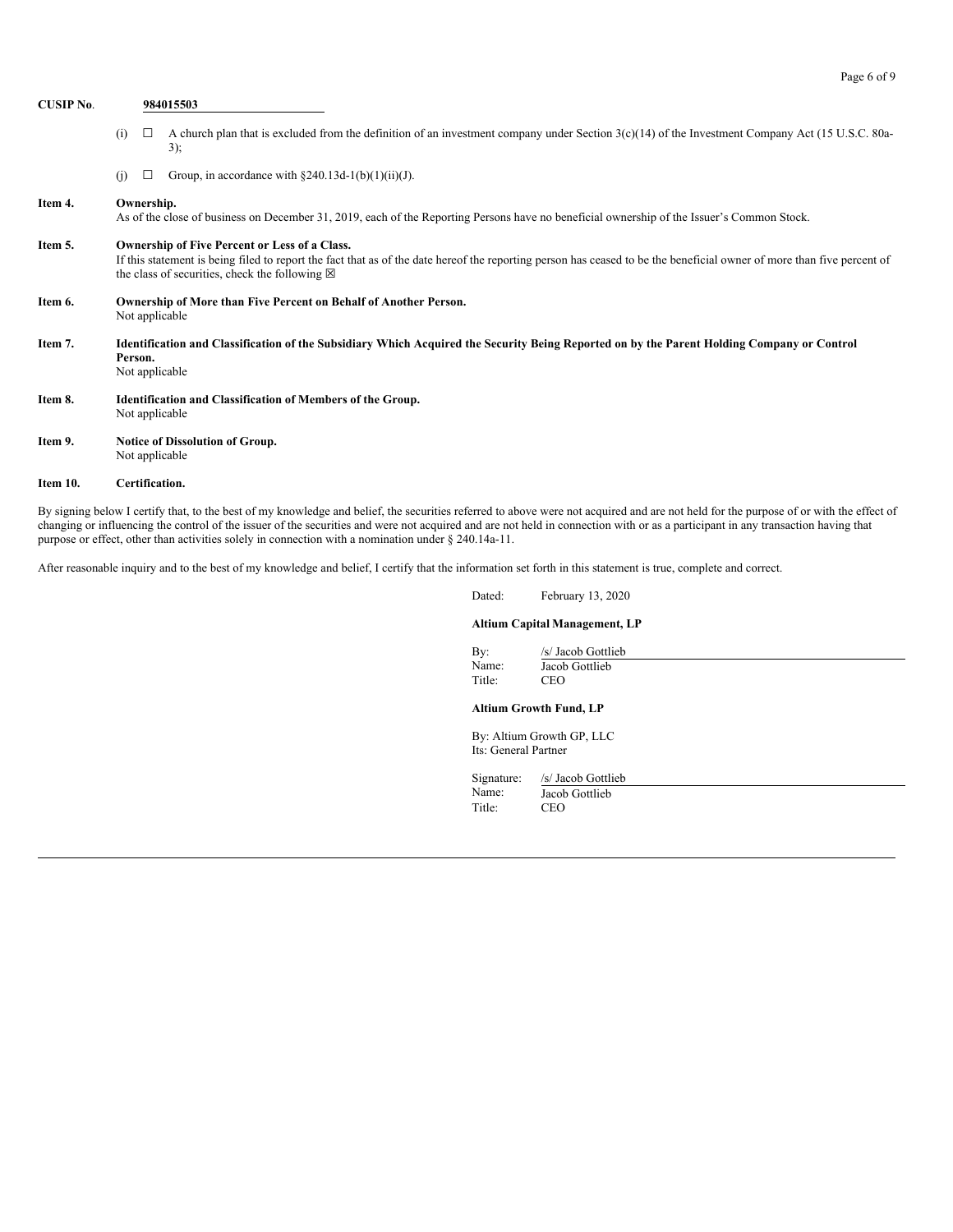#### Altium Growth GP, LLC

By:  $/$ s/ Jacob Gottlieb Name: Ja acob Gottlieb **Title** e: C E O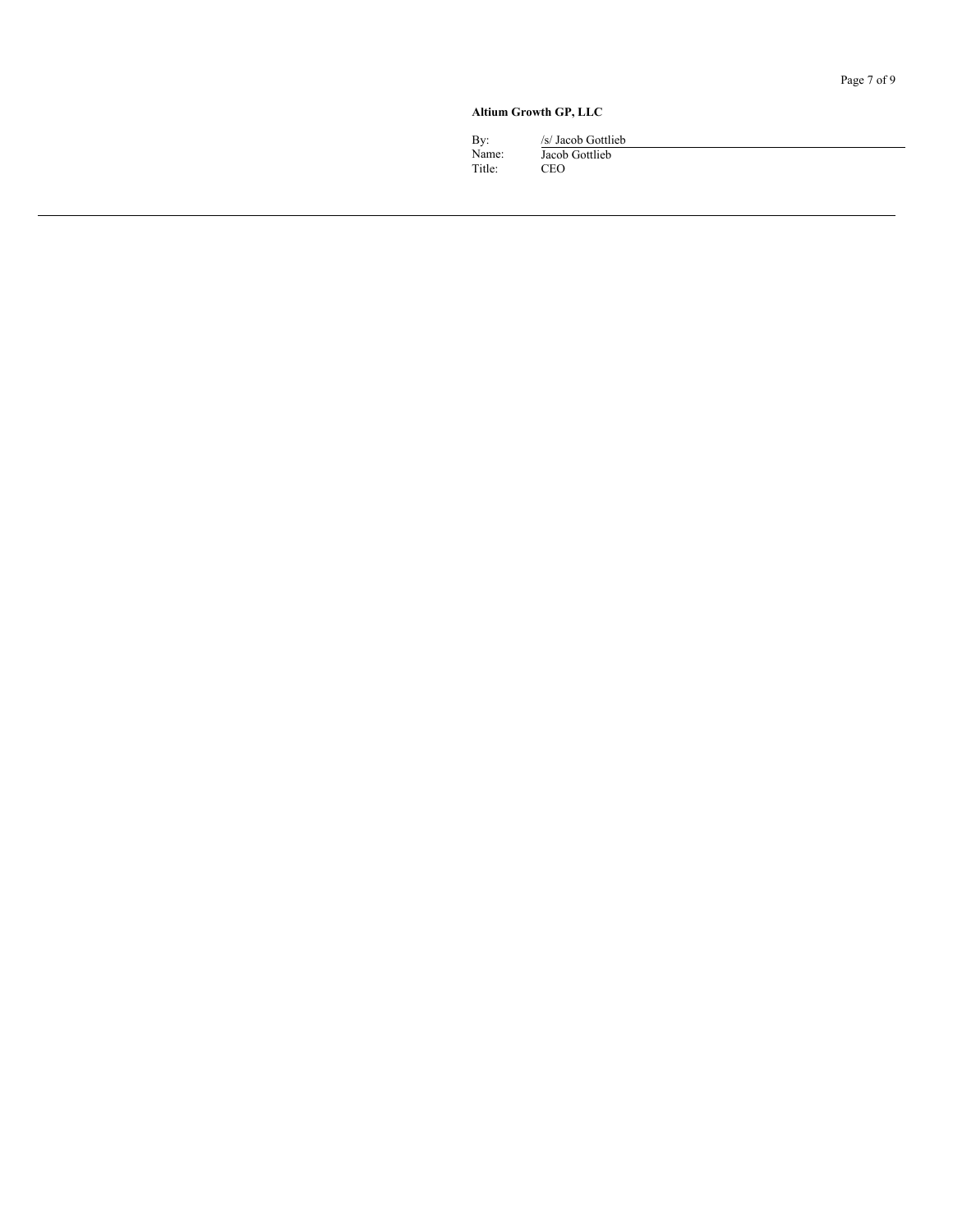## EXHIBIT INDEX

EXHIBIT 1: Joint Acquisition Statement Pursuant to Section 240.13d-1(k)

Members of Group